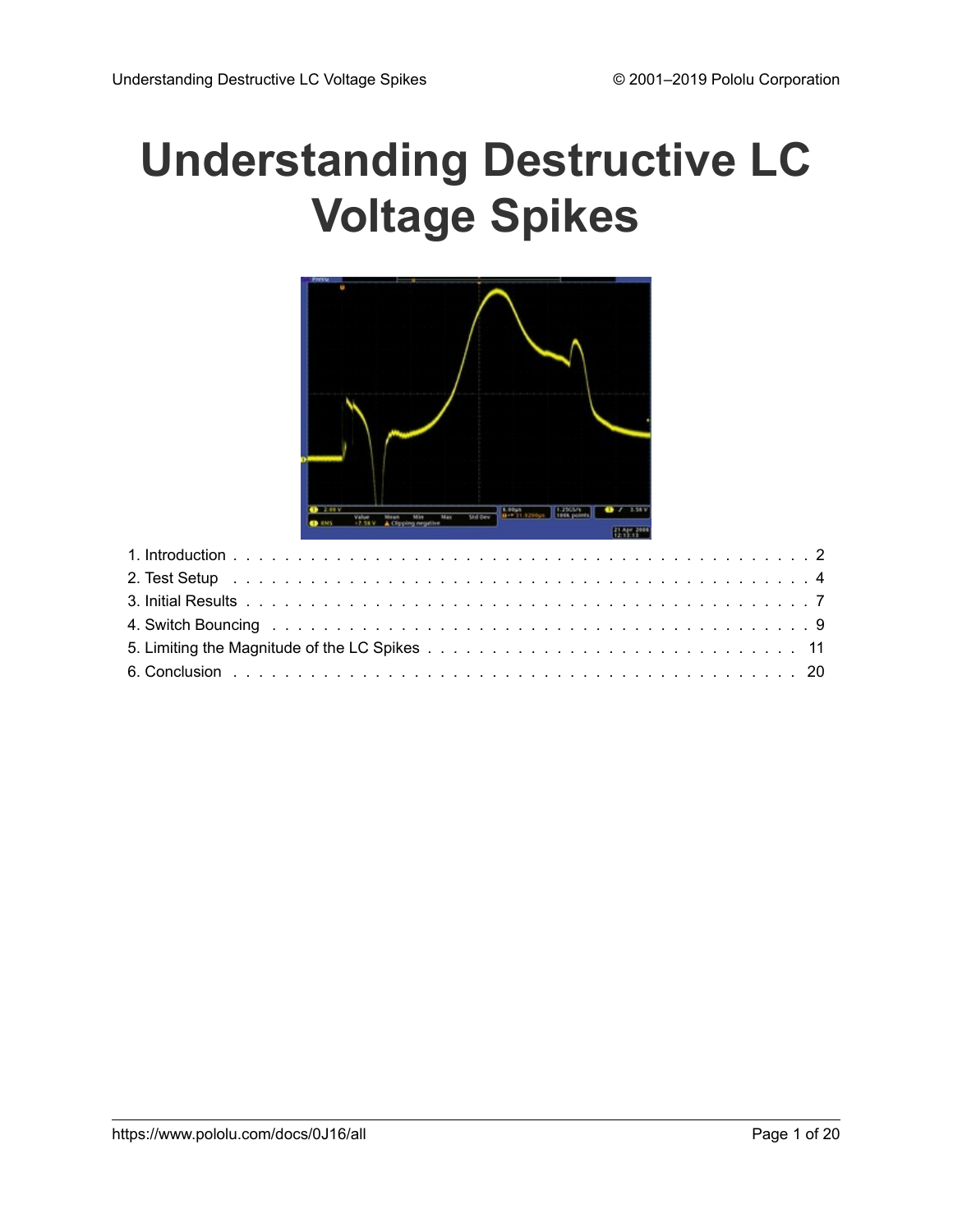# <span id="page-1-0"></span>**1. Introduction**

Powering up can be one of the most dangerous events an electrical system endures: current rushes in as the circuit passes through voltages that are outside of the normal operating range and as different sub-circuits begin functioning sooner than others. Those without much electronics experience might imagine an instantaneous change in voltage or at least a gradual, monotonic rise at the power node:



This might not be the case, however, especially as the circuits get more complex and the connection to power is initially intermittent, as in the case of a bouncing switch. In this article, we explore the potentially destructive voltage spikes that result from the seemingly innocuous act of applying power to a circuit with a low equivalent series resistance (ESR) capacitor across its power input.

As with many unexpected problems that we encounter in electronics, the causes of the destructive spikes we are exploring here are the non-negligible parasitic elements of the components we try to idealize. The power supply and power leads can have a relatively large inductance (L) that causes a large electromagnetic energy buildup when charging a capacitor (C). That energy is there in the magnetic field around the wires even after the capacitor voltage has reached the power supply voltage, and the collapsing magnetic field continues delivering current into the capacitor, causing its voltage to continue rising. That voltage can rise to several times the power supply voltage before the magnetic field is exhausted, which then causes the current to flow in the other direction as the capacitor discharges back into the power supply. This charging and discharging of the capacitor can happen a few times before the system stabilizes, and the frequency of the oscillations is determined by the inductance and capacitance (L and C).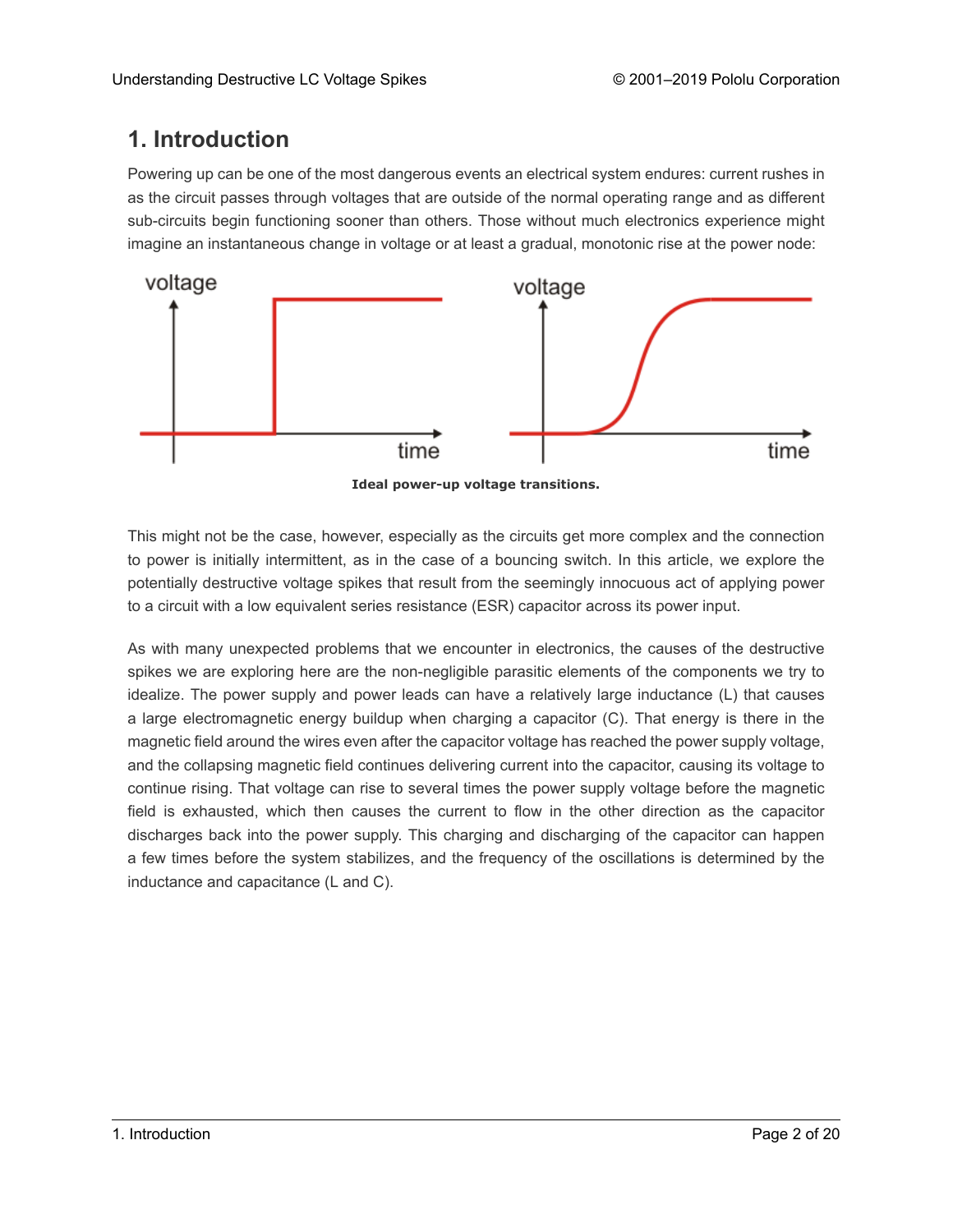

**Oscilloscope capture showing LC spike voltage (yellow) and current (green).**

Capacitors (and wires) have a prominent parasitic feature of their own, known as the equivalent series resistance (ESR). On older capacitors, that resistance tended to be high enough to dampen the LC oscillation to the point that any spikes were negligible or even non-existent. However, newer, increasingly common ceramic capacitors have extremely low ESRs that are generally a benefit but do very little to dampen LC oscillations.

These LC-induced voltage spikes and oscillations might last for only a few milliseconds, so they're not something you would even notice if you weren't looking for them. However, the spikes can last long enough to destroy your electronics, so it's definitely worth being aware of. The problem can be exacerbated by mechanical switch bouncing, which can introduce a new set of spikes with each bounce of the contacts. We hope that the oscilloscope screen shots we provide here will help illustrate this phenomenon to make it easier to understand and remember, and we suggest a few techniques for limiting the problem.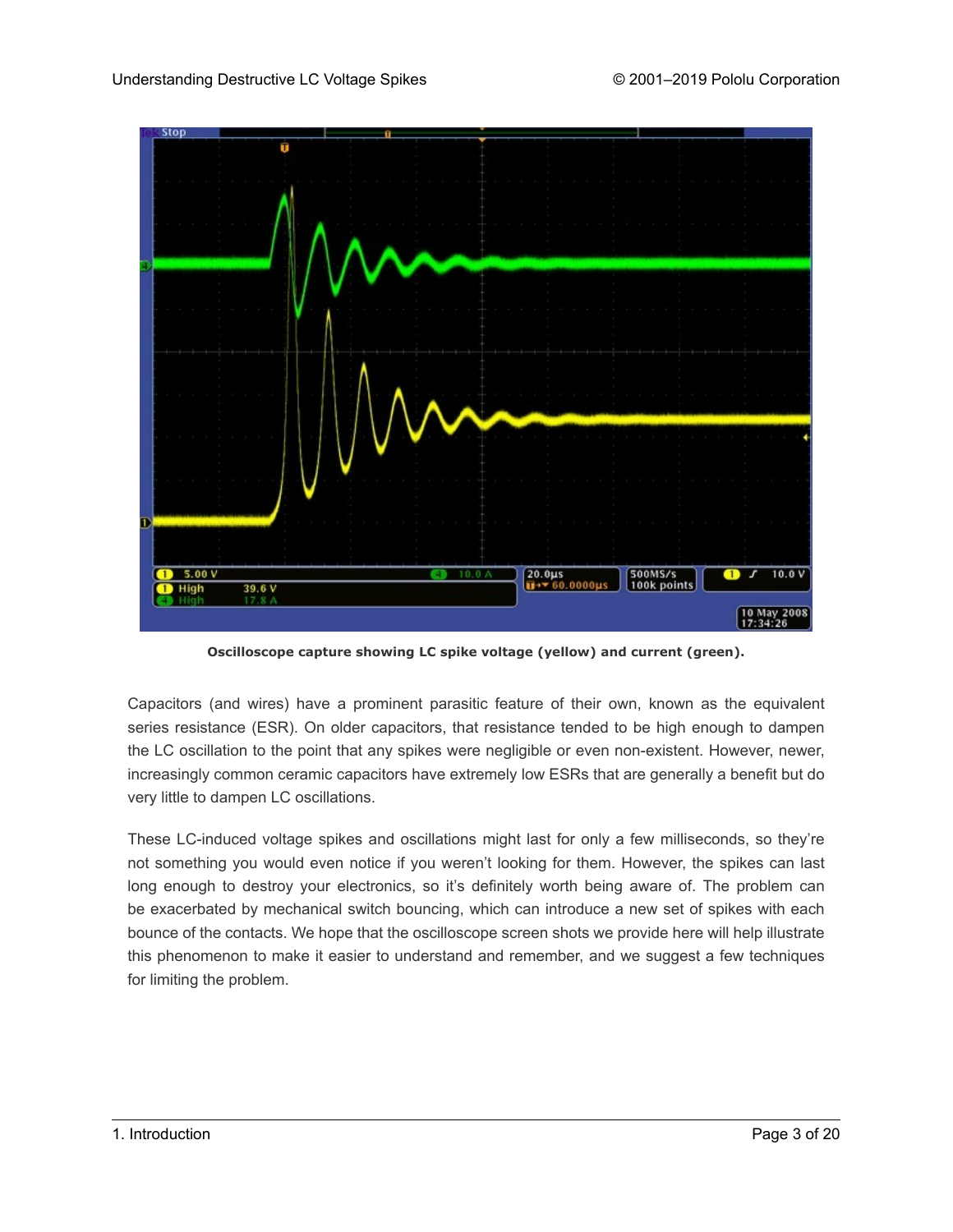### <span id="page-3-0"></span>**2. Test Setup**

The circuit for this test consists of just three main components: a power supply, a switch, and a capacitor. We observe the voltage across the capacitor with an oscilloscope to see the start-up transients to which a circuit, represented by a load resistor, would be exposed if it were powered this way. A schematic diagram of the test circuit is shown below:



**Schematic diagram for using an oscilloscope to measure the voltage across a capacitor after a switch is closed.**

The capacitor we used is a 10 uF (nominal; we measured it to be approximately 9 uF) multi-layer ceramic capacitor (MLCC) in a 1206 surface-mount package, which we soldered to a 2-pin male header to allow for easy breadboard use:



**Ceramic capacitor soldered to 2-pin male header for breadboard use.**

The capacitor selection is important because other types of capacitors, such as electrolytic capacitors,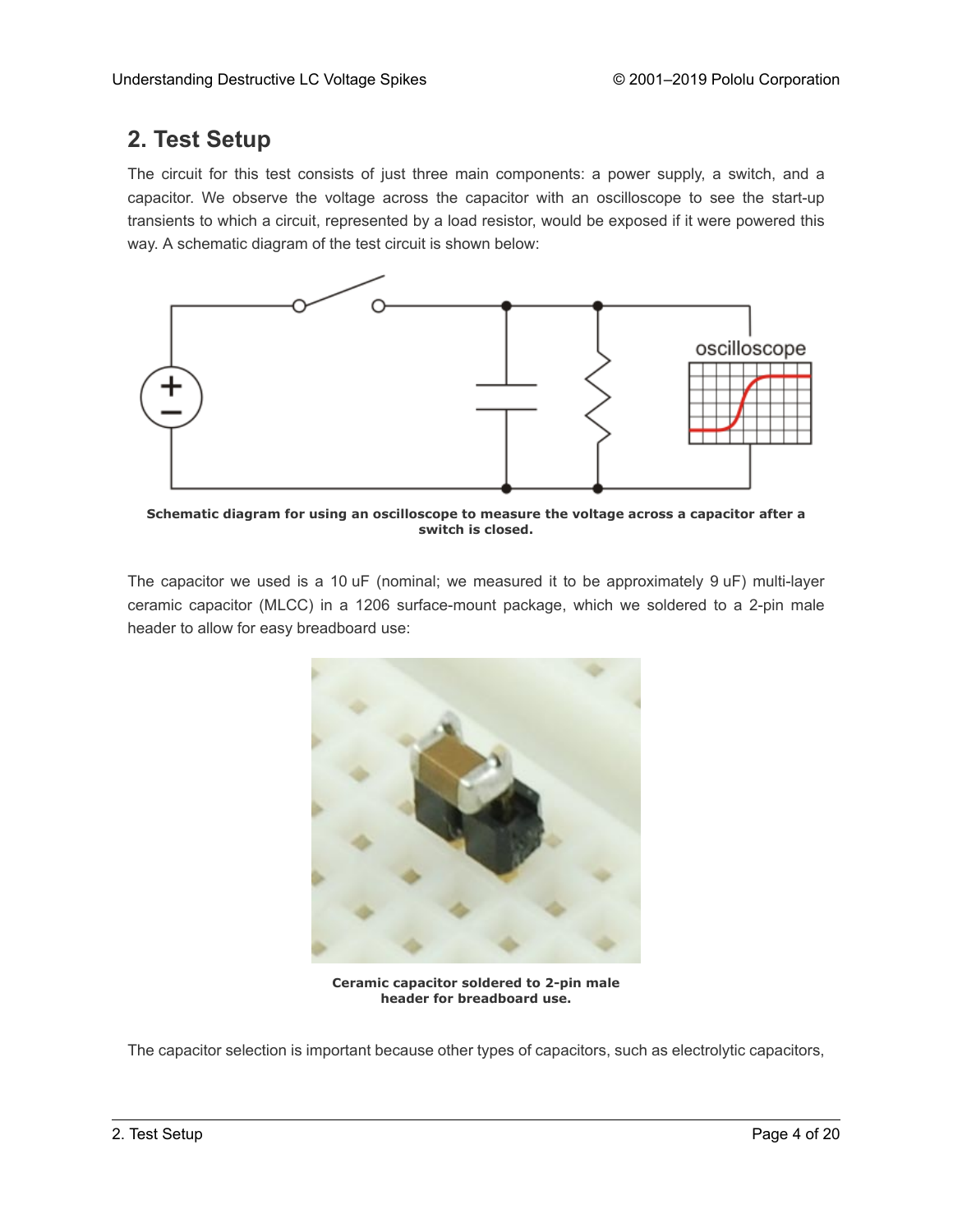have much higher equivalent series resistance (ESR), which dampens the spikes we are exploring. Low ESR is often a good thing, and the small size of ceramic capacitors makes them very common in small, mass-produced electronics products.

With a representative capacitor selected, we tested a typical setup with a bench power supply and power clips:



**LC spike test setup showing bench power supply with 36" power leads.**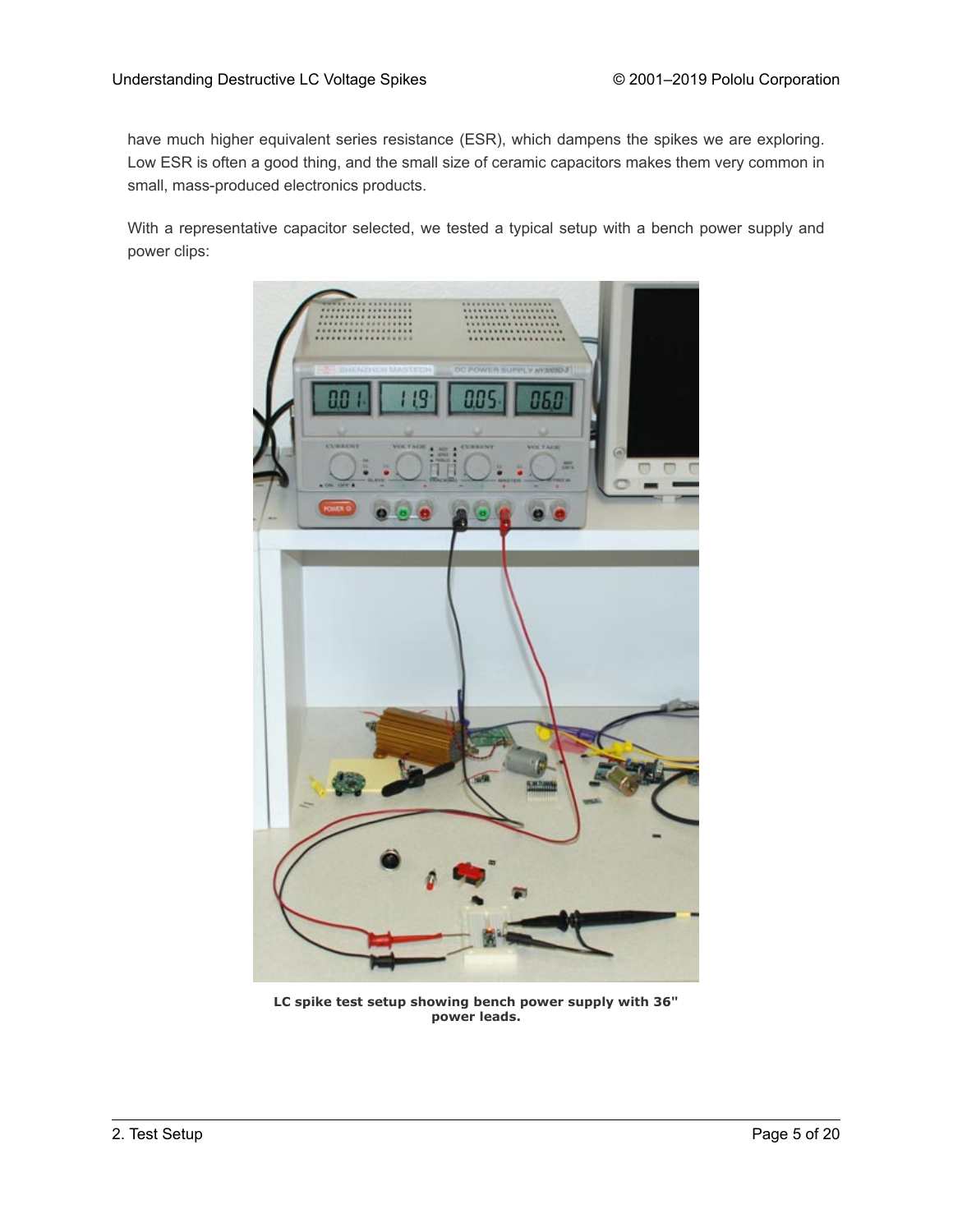We conducted our tests both with mechanical switches and with the **[Pololu pushbutton power](https://www.pololu.com/product/750) switch [\[https://www.pololu.com/product/750\]](https://www.pololu.com/product/750)**, and we later replaced the power supply with a battery and shorter leads.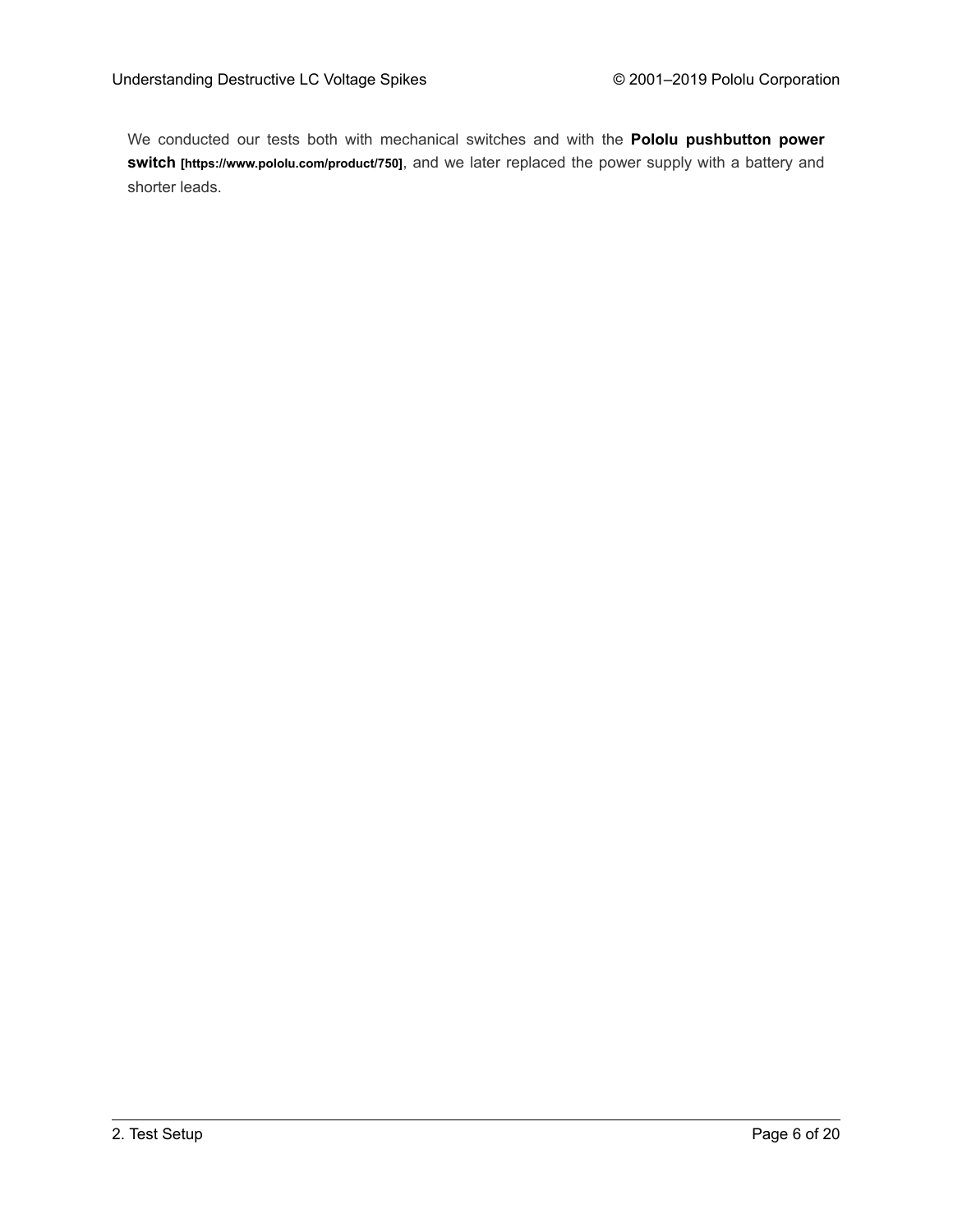## <span id="page-6-0"></span>**3. Initial Results**

We first tested the system using the bench power supply and a small slide switch:



**LC spike test setup with slide switch.**

The power supply was set to 12 V. The test clips are 20 AWG and 36" long, which are typical of what might be used in most electronics prototyping benches.

We repeatedly flipped the switch until we captured a bounce-free transition (see the next section for more on switch bouncing):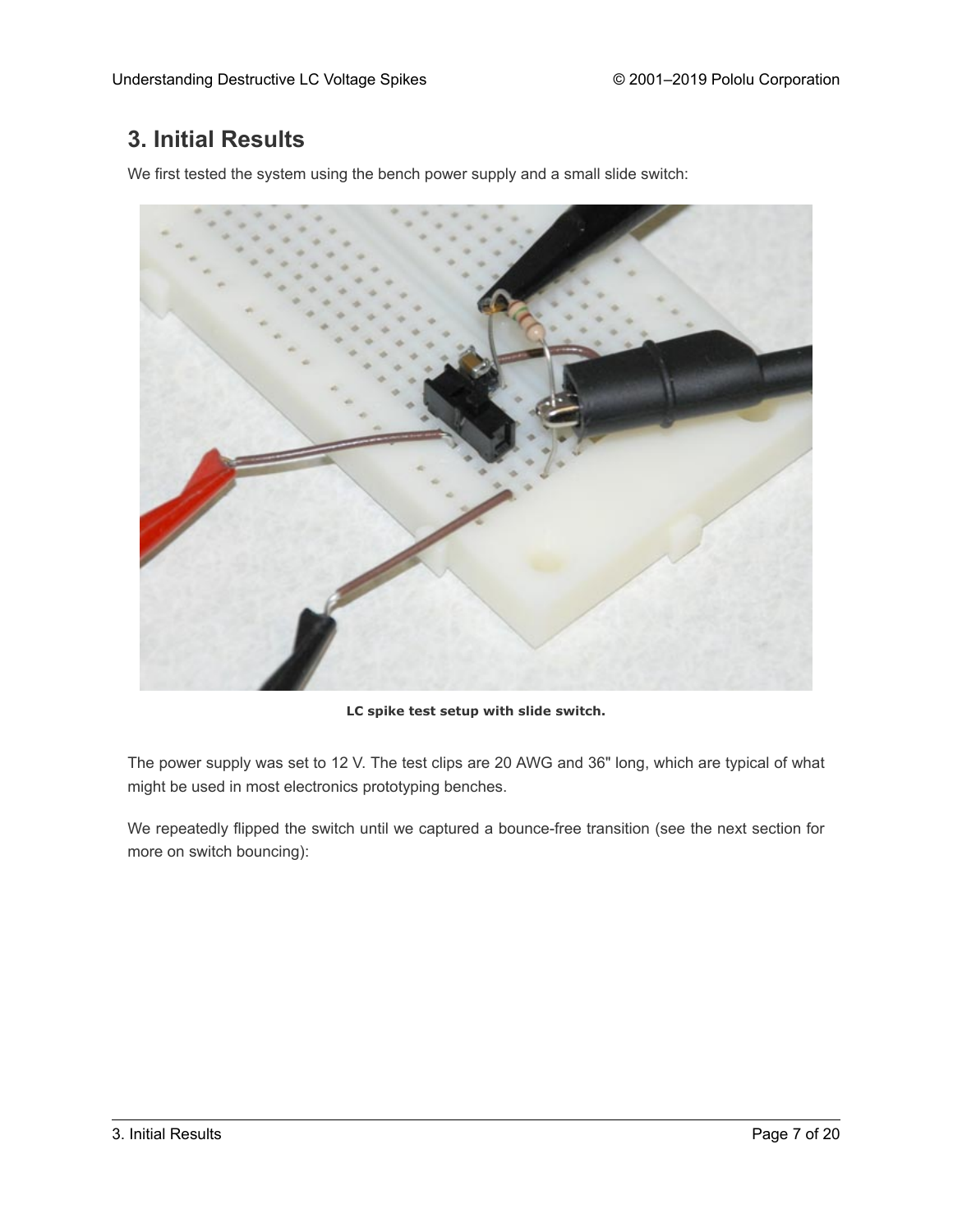

**Oscilloscope capture showing LC spike voltage (yellow) and current (green).**

There are several noteworthy features to the above traces. Most striking is the magnitude of the first spike, which at almost 40 V is more than three times the 12 V we were attempting to apply to the circuit. We also see that there are four peaks above 15 V. The potentially destructive implications of the LC transients are clear: 12 V might seem like a safe voltage to apply to a device with a maximum voltage rating of 15 V, but the casual application of the 12 V repeatedly subjects the device to voltages outside the allowable range.

We also see that the frequency of the oscillations is just under 100 kHz, which with a capacitance of approximately 9 uF indicates that the wire inductance is a few hundred nH, which is consistent with what we would expect for the 36" leads.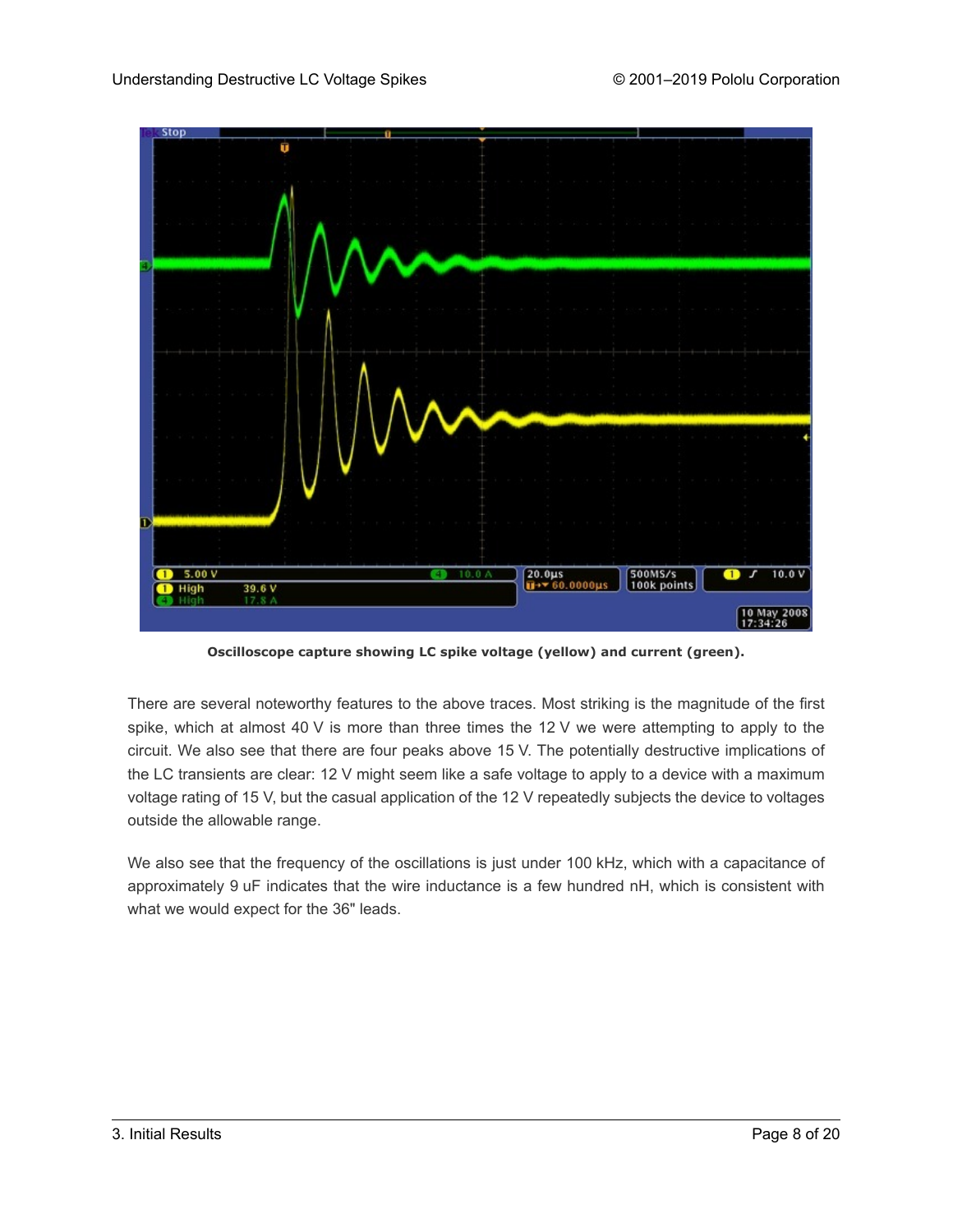## <span id="page-8-0"></span>**4. Switch Bouncing**

Switch bouncing is another real-world problem that happens too quickly for human perception but which can doom an electronics project. When a switch is toggled, contacts have to physically move from one position to another. As the components of the switch settle into their new position, they mechanically bounce, causing the underlying circuit to be opened and closed several times. For embedded systems designers, the most common exposure to the problem is with user interface switches, in which proper care must be taken to correctly count the number of times a user presses and releases a switch.

**Oscilloscope capture of the output voltage of a small mechanical switch as it bounces.**

**Oscilloscope capture of the output voltage of a small mechanical switch as it bounces.**

**Oscilloscope capture of the output voltage of a small mechanical switch as it bounces.**

In our power switch and LC spike context, however, each additional bounce of the switch contacts can unleash a fresh set of spikes, increasing the likelihood of destroying the circuit we're turning on. The problem usually gets worse with physically larger switches that are necessary for higher-power applications since the larger switches tend to bounce for a longer time.



**Oscilloscope capture of the output voltage of a large mechanical switch as it bounces.**

**Oscilloscope capture of the output voltage of a large mechanical switch as it bounces.**

**Oscilloscope capture of the output voltage of a large mechanical switch as it bounces.**

To isolate the switch bouncing effects from the LC effects, the switch bouncing screen shots above were taken without a capacitor. Once we put the capacitor back into the circuit, we can see the potentially devastating combined effect of the bouncing and the LC spikes: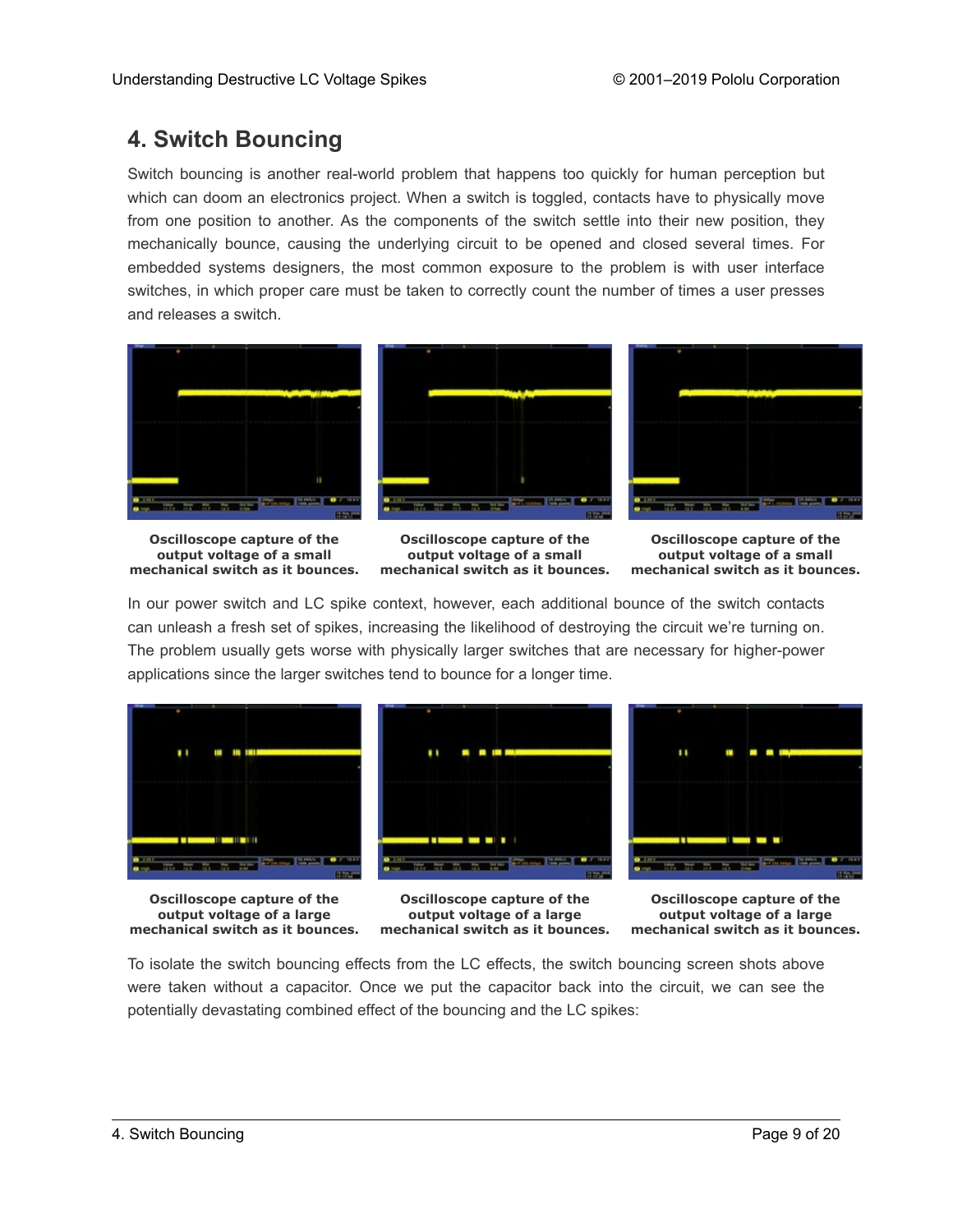

**Oscilloscope capture of the LC voltage spikes caused by a large bouncing mechanical switch.**

The results can be even worse when a switch isn't used at all and power is instead applied by touching a wire to a circuit or by plugging in connectors.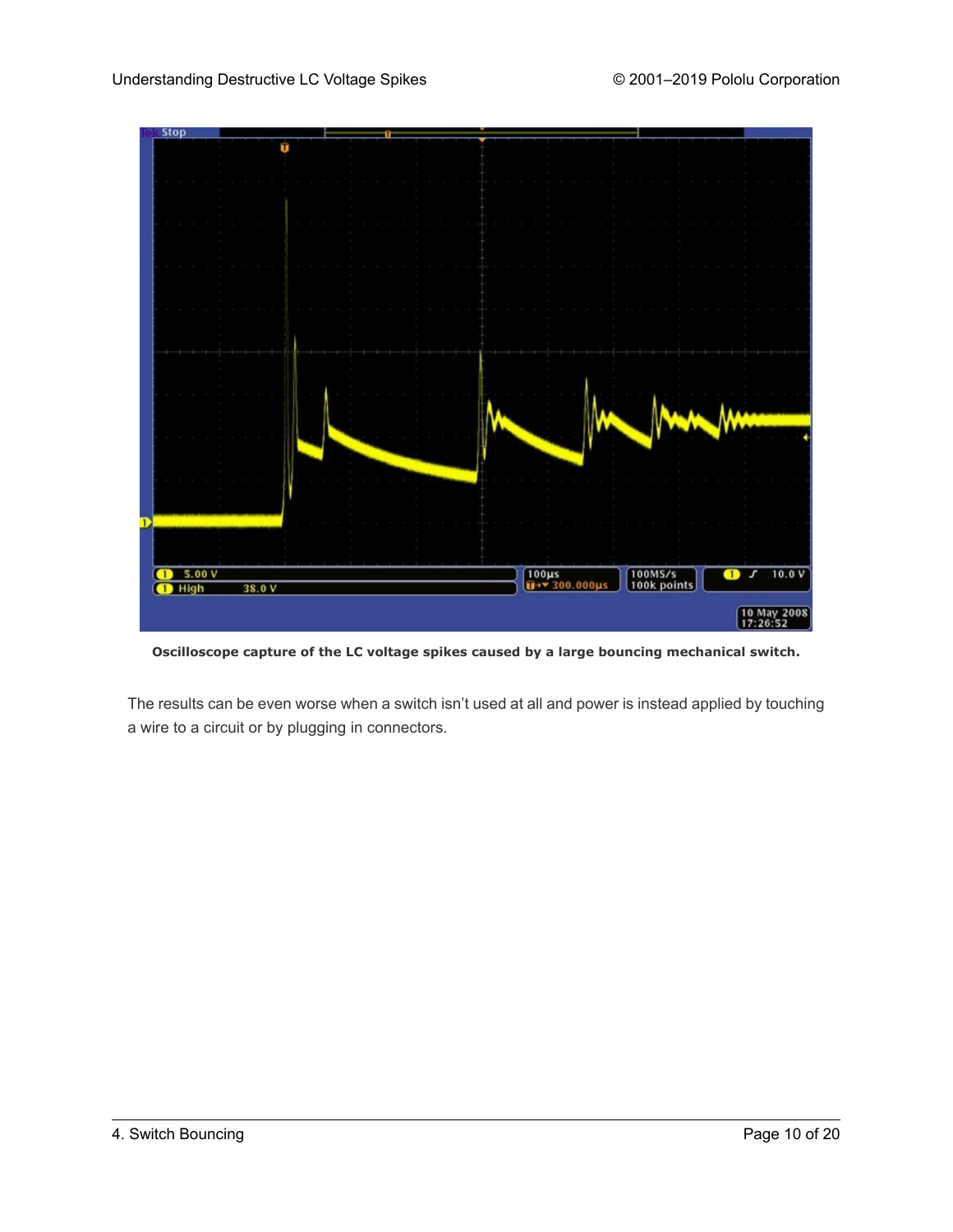#### <span id="page-10-0"></span>**5. Limiting the Magnitude of the LC Spikes**

There are several ways to limit the magnitude of the initial LC transients we've seen so far:

- Limit lead inductance
- Add resistance to the LC circuit
- Add a large, high-ESR capacitor across (in parallel with) the low ESR capacitor

#### **Limiting Inductance**

Reducing lead inductance is an obvious way to mitigate the problem caused by lead inductance. The primary way to reduce the inductance is to use shorter, thicker wires. This might not always be practical, but limiting LC transients is just one of several good reasons for avoiding excessively long wires in your designs (others include limiting resistance and reducing noise generation or susceptibility).

With the same power switch used earlier but with a battery and shorter leads we see the result is slightly improved: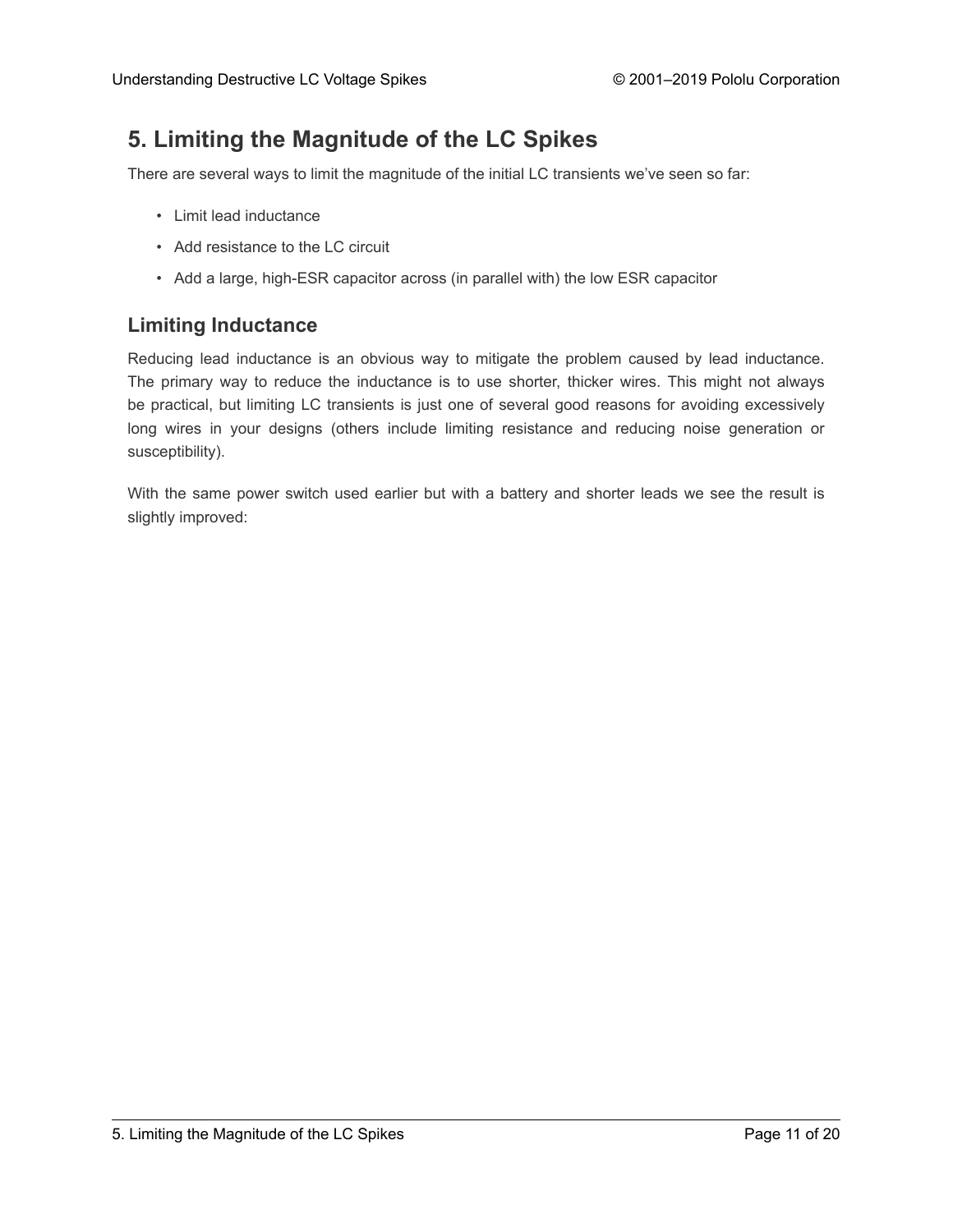

**Oscilloscope capture of the voltage (yellow) and current (green) when using a battery with short leads.**

The charged battery voltage is over 13 V, so the 25 V peak we see here is now less than double the voltage we're intending to apply. It could still destroy some components, but there are many more that can survive 25 V than can survive 40 V.

#### **Adding Series Resistance**

Unfortunately, we're still left with a potentially destructive transient, and in cases such as the bench power supply, reducing lead length can be impossible or very inconvenient. The next thing we can consider is adding resistance in series with the power leads to limit the initial current surge. In lowpower applications, even several ohms of resistance might be tolerable since the resulting voltage and power loss under typical conditions might be negligible.

However, adding resistance can be very undesirable in high-power applications. One option in such cases is to replace the instantaneous connection of a mechanical switch with the more gradual transition offered by an electronic switch, such as a MOSFET. We tested this approach with the **[Pololu](https://www.pololu.com/product/750) [pushbutton power switch](https://www.pololu.com/product/750) [https://www.pololu.com/product/750]**, which is based on a MOSFET: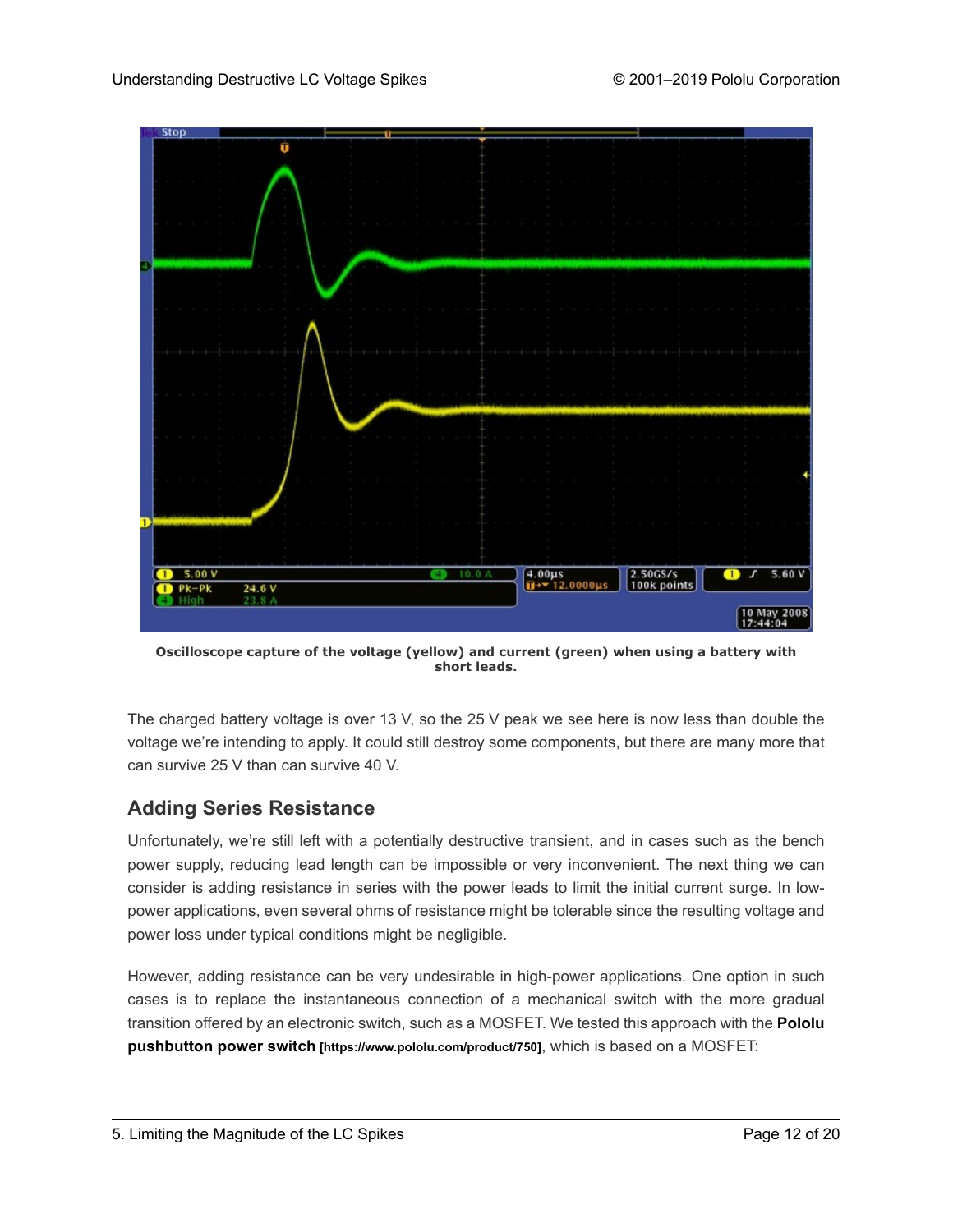

**LC spike test setup close-up showing Pololu pushbutton power switch.**

The MOSFET does add a bit of resistance (typically around 0.01 ohms), but the important factor is the MOSFET's gradual transition from non-conductive to conductive. With the mechanical switch replaced by a MOSFET, the 40-volt peak we saw was reduced to under 20 V: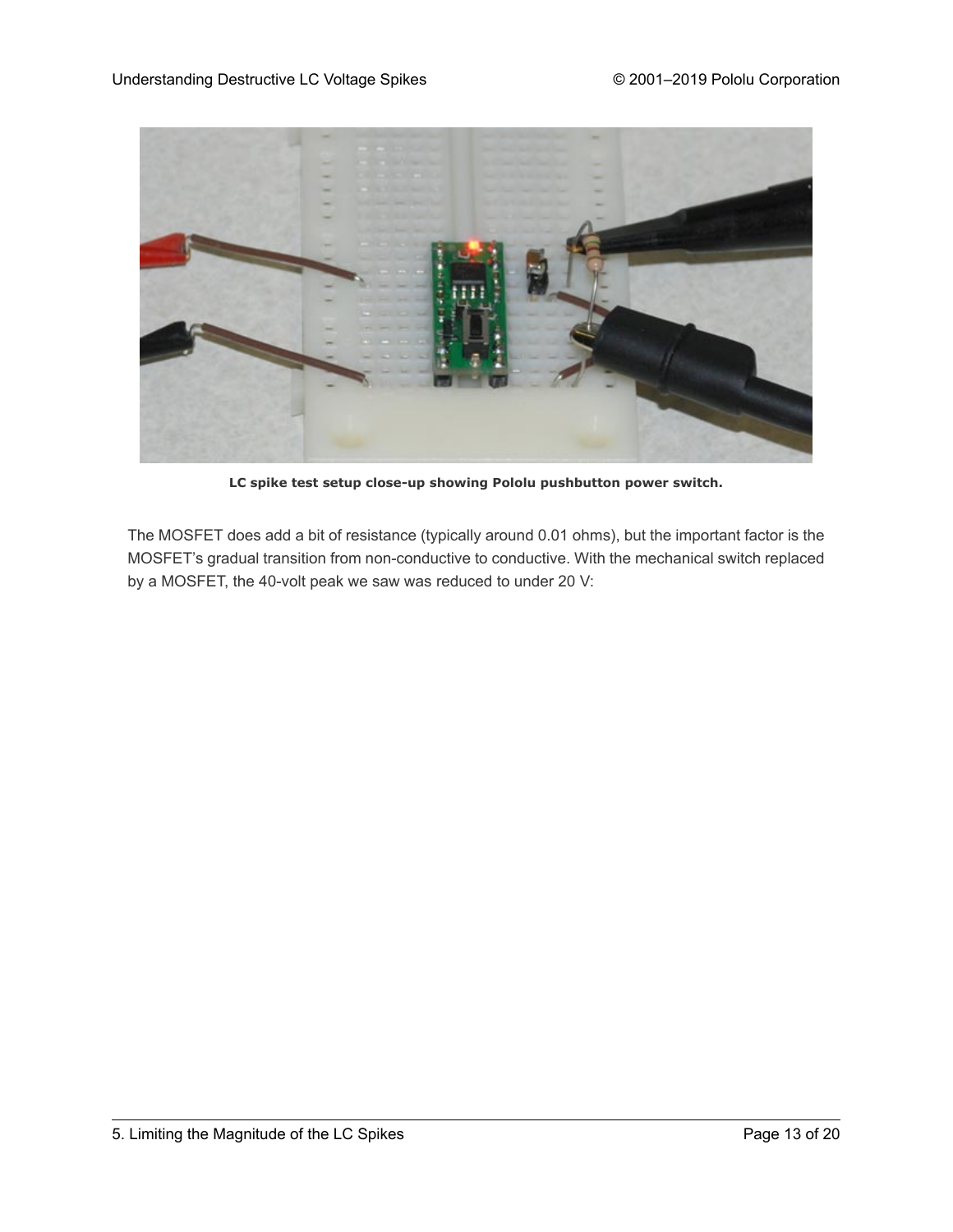

**Oscilloscope capture of voltage (yellow) and current (green) when using the Pololu pushbutton power switch and bench power supply.**

It's worth noting that the circuit in the Pololu pushbutton power switch is not especially designed to turn on slowly, so an electronic-switch approach could completely eliminate the transient with a slower turn-on time. In the case of the Pololu pushbutton power switch, double-clicking quickly enough when starting in the on state (i.e. turning off and immediately turning back on) can cause the second turn on to be faster, leading to results more similar to those with the mechanical switch: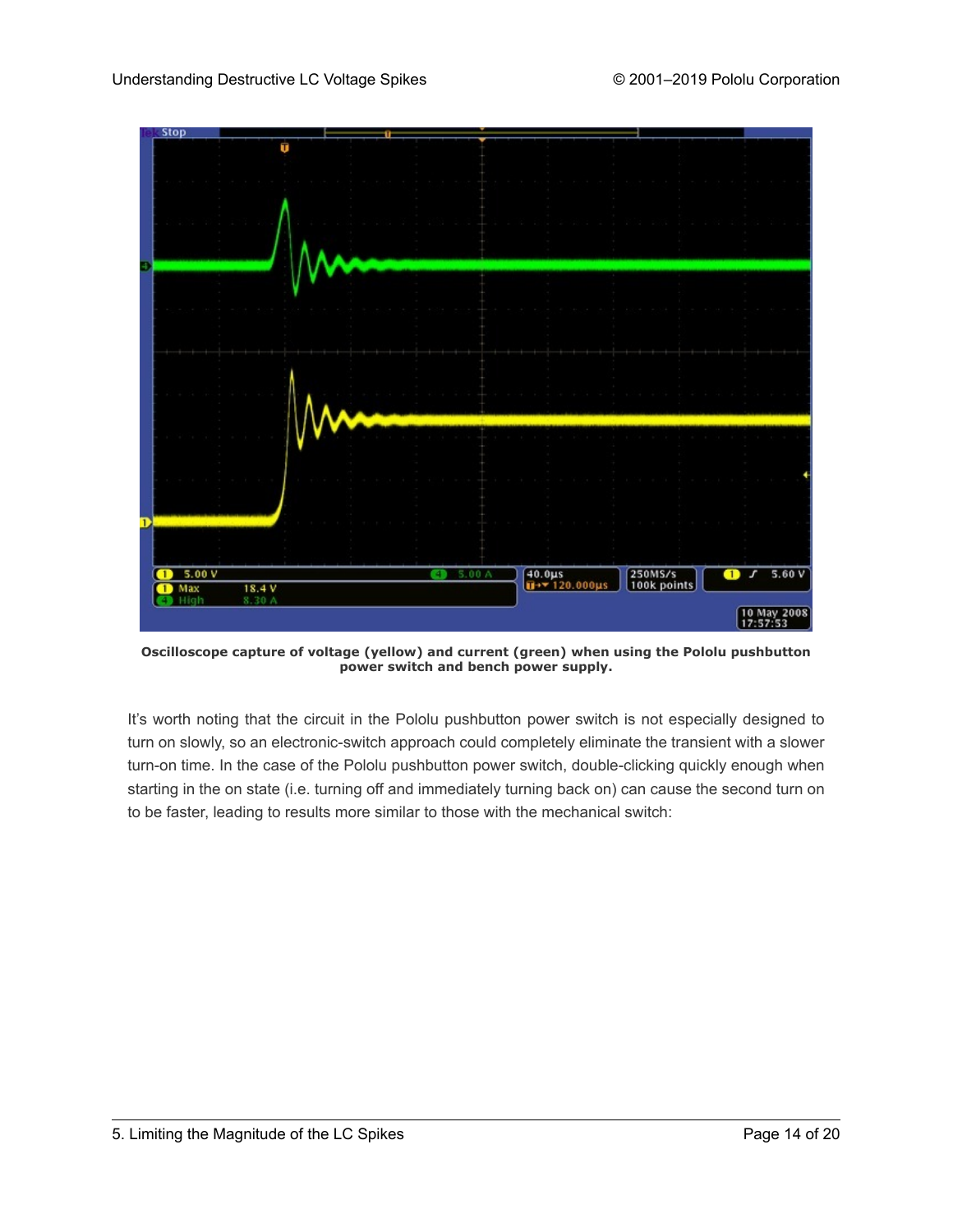

**Oscilloscope capture of voltage (yellow) and current (green) when "double-clicking" a Pololu pushbutton power switch connected to a bench power supply.**

We then combined the MOSFET-based approach with the reduced wire inductance of the battery test: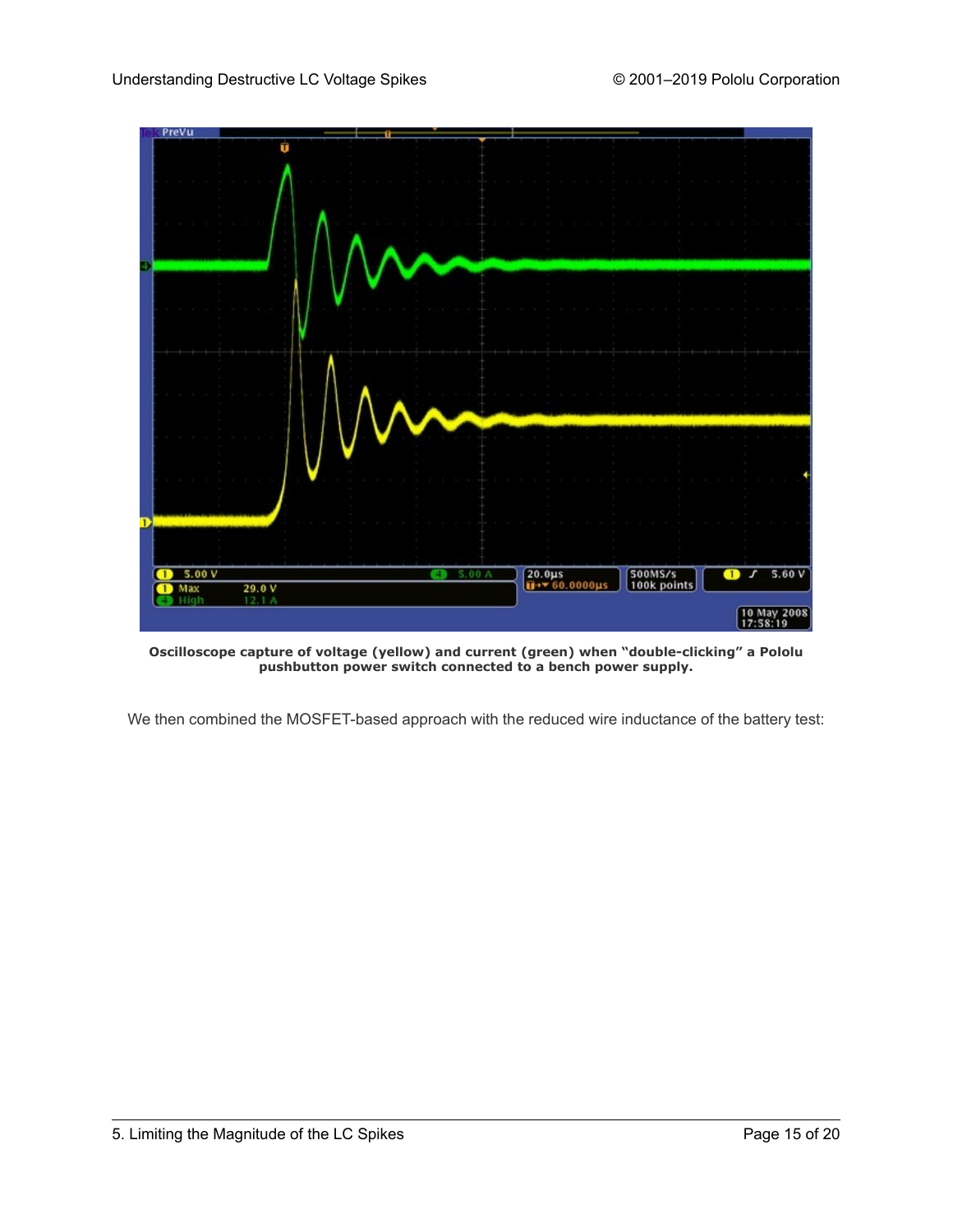

**LC spike test setup with battery pack and Pololu pushbutton power switch.**

After seeing so many spikes, the near perfection of the transition is quite refreshing: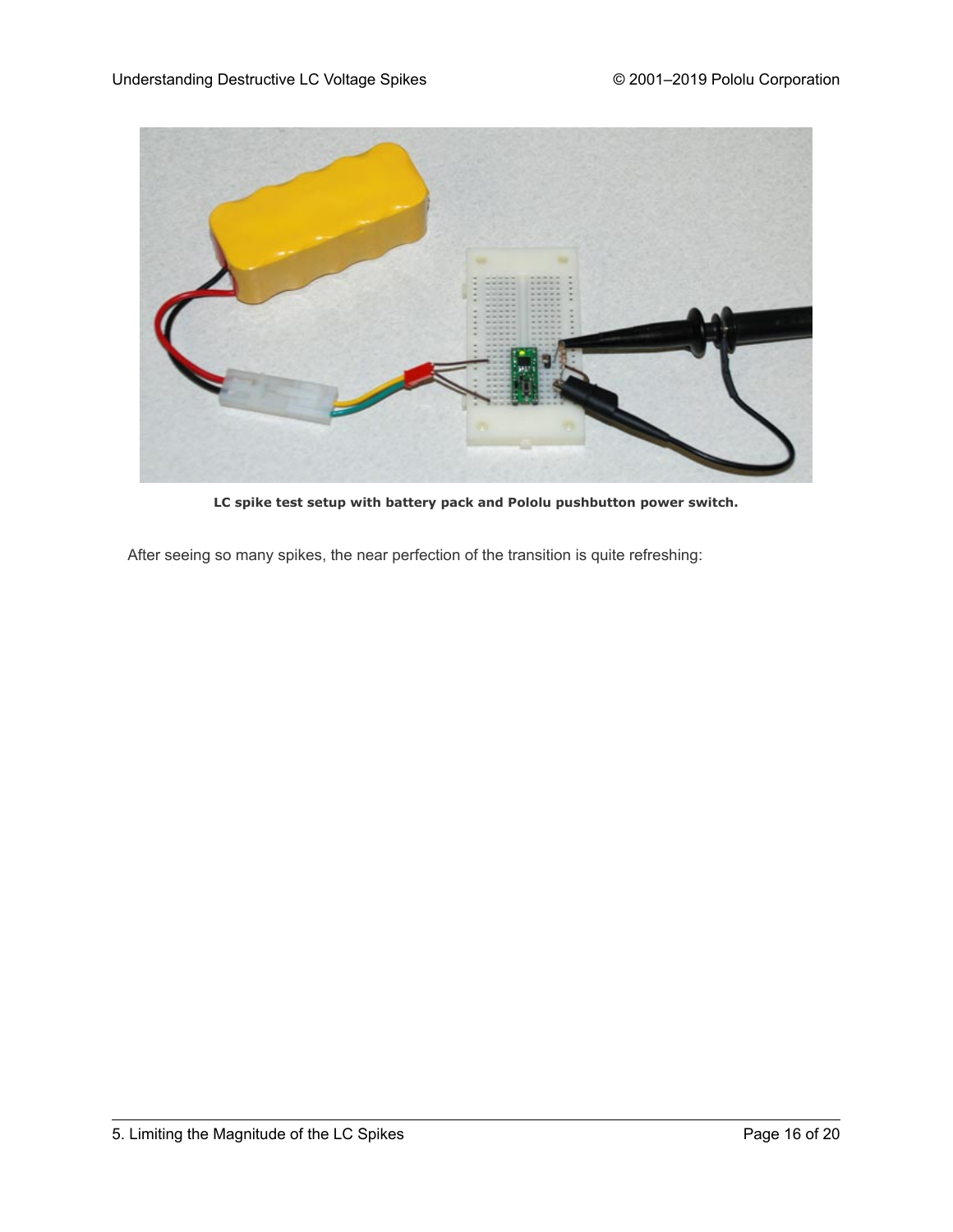

**Oscilloscope capture of voltage (yellow) and current (green) when using the Pololu pushbutton power switch and a battery.**

In the case of the Pololu pushbutton power switch, there is still the unfortunate (in this application) double-click possibility: after many attempts at getting the right timing, we were still able to catch some spikes, though they were much less severe than the 40 V peaks we saw earlier: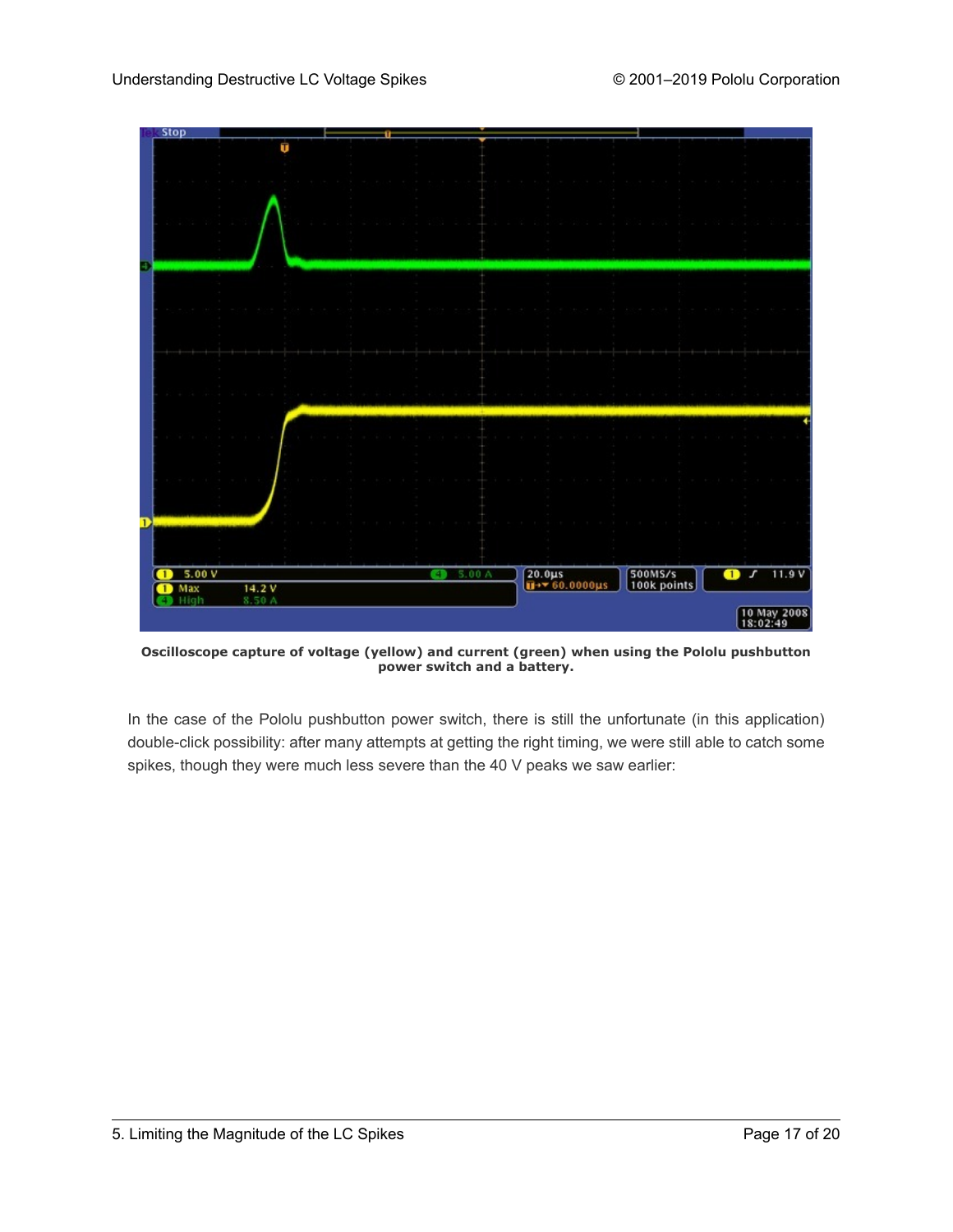

**Oscilloscope capture of voltage (yellow) and current (green) when "double-clicking" a Pololu pushbutton power switch connected to a battery.**

#### **Adding a Large, High-ESR Capacitor**

We introduced the LC transient problem as being unique to ceramic capacitors with low equivalent series resistance (ESR). One particularly straightforward solution to the problem is to add a **[large](https://www.pololu.com/product/882) capacitor with high ESR [\[https://www.pololu.com/product/882\]](https://www.pololu.com/product/882)** to the circuit. The large capacitor prevents the voltage from changing quite as quickly, yet its high ESR prevents it from drawing as much initial current. Here is the result when we added a 100 uF electrolytic capacitor in parallel with our 10 uF test capacitor: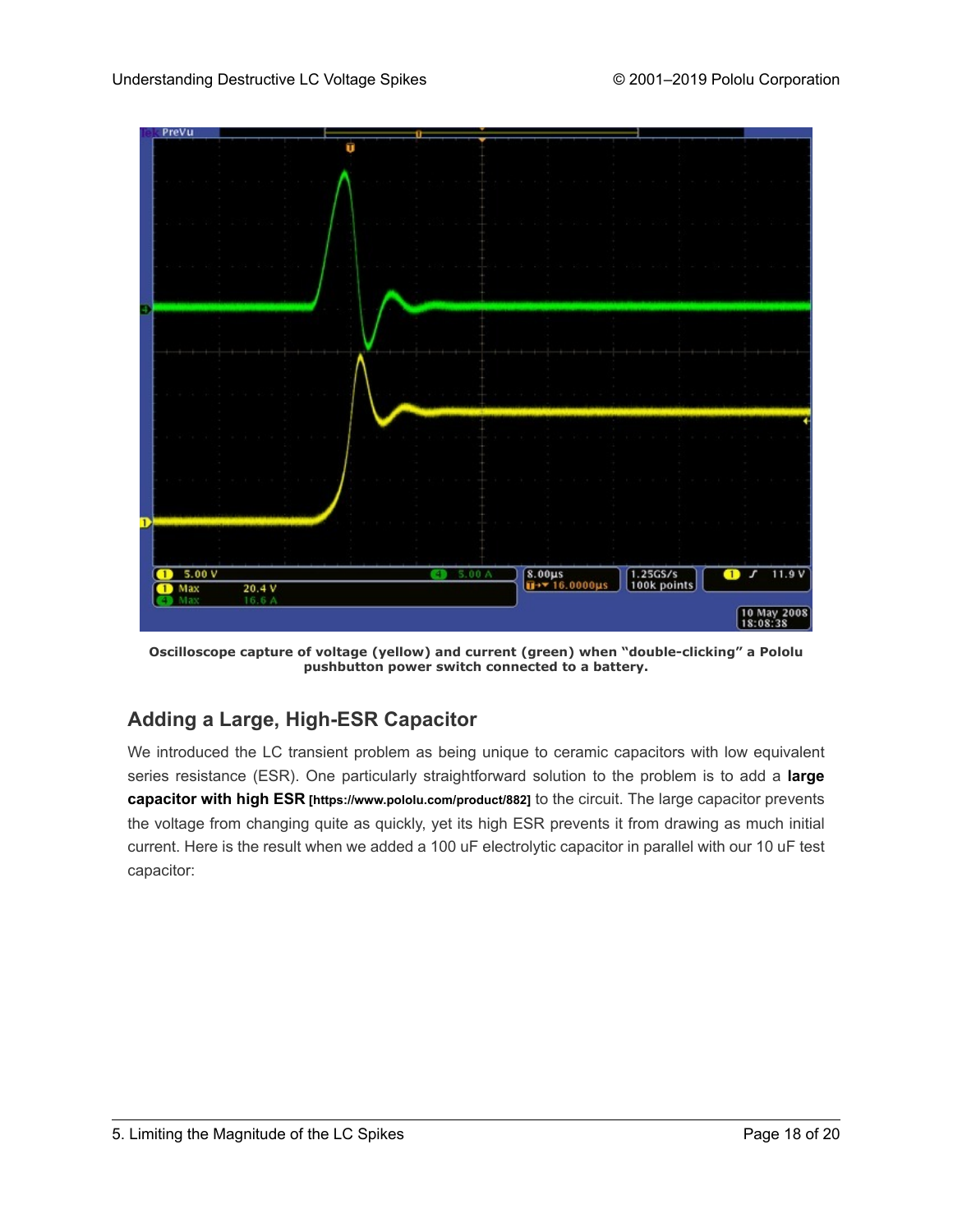

**Oscilloscope capture of voltage (yellow) and current (green) when a 100 uF electrolytic capacitor is added in parallel with the ceramic capacitor.**

So, why not always use the large capacitor? When working on a large breadboard with a large power supply, there is little reason not to. However, in space-constrained applications, the capacitor might not be an option: one of the main appeals of the ceramic capacitor is its small size, and the necessary capacitor (it must have much higher capacitance and it cannot be the compact ceramic) might be larger than the rest of the circuit. It might also take some experimenting to determine the input capacitance of an unknown device and to see which external capacitors have the right ESR.